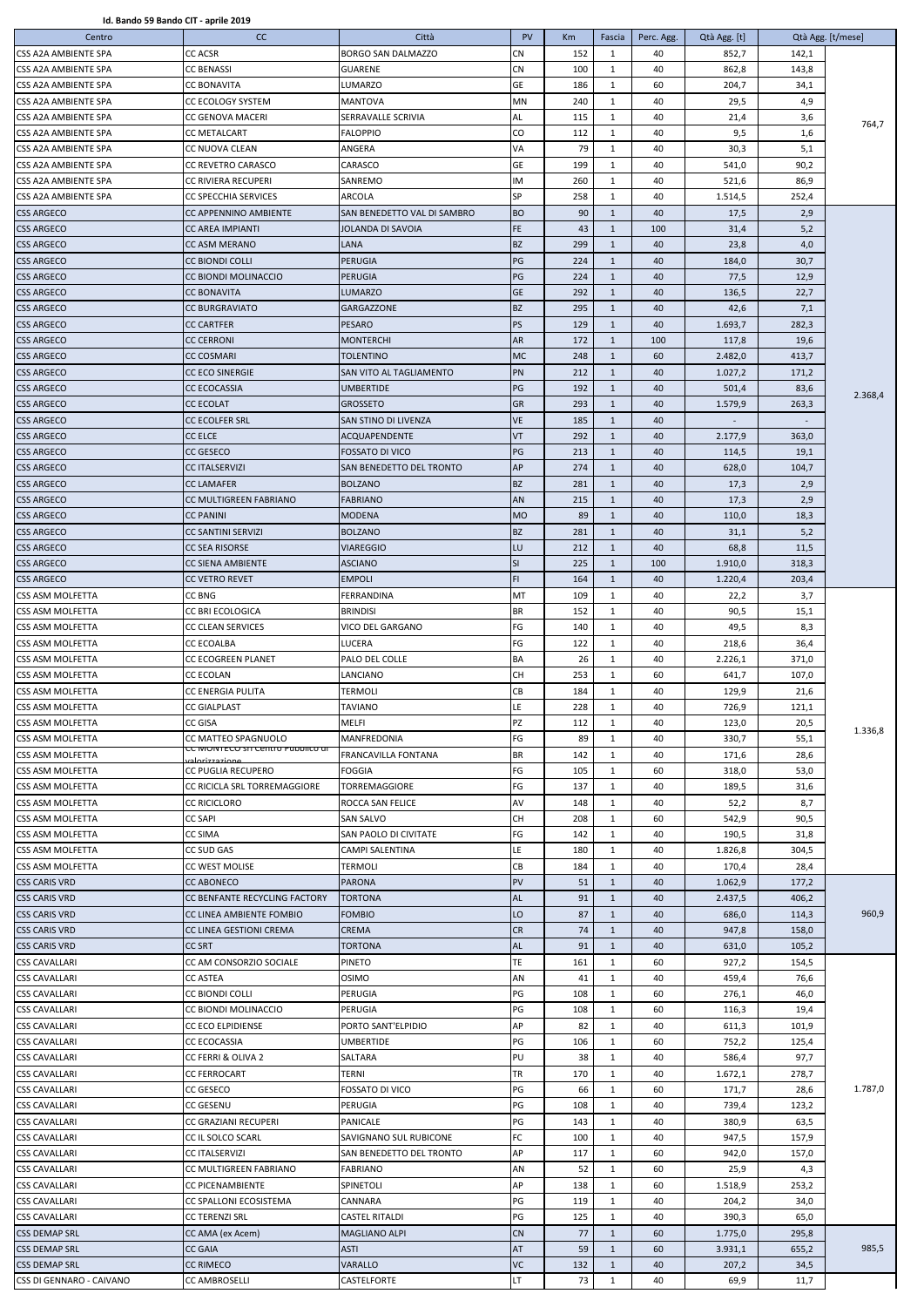| CSS DI GENNARO - CAIVANO                                           | <b>CC CASINELLI</b>           | AVEZZANO                    | <b>AQ</b>  | 164       | 1            | 40       | 499,2            | 83,2          |         |
|--------------------------------------------------------------------|-------------------------------|-----------------------------|------------|-----------|--------------|----------|------------------|---------------|---------|
| CSS DI GENNARO - CAIVANO                                           | CC ECOSISTEM AV               | <b>NUSCO</b>                | AV         | 94        | 1            | 100      | 83,1             | 13,8          |         |
| CSS DI GENNARO - CAIVANO                                           | <b>CC FERONE CASTROCIELO</b>  | CASTROCIELO                 | <b>FR</b>  | 98        | 1            | 40       | 898,4            | 149,7         |         |
| CSS DI GENNARO - CAIVANO                                           | <b>CC HELIOS</b>              | <b>SCAFATI</b>              | <b>SA</b>  | 42        | 1            | 40       | 160,5            | 26,8          | 525,4   |
| CSS DI GENNARO - CAIVANO                                           | CC REMASERVICE                | SAN GIORGIO A LIRI          | <b>FR</b>  | 88        | 1            | 40       | 963,1            | 160,5         |         |
| CSS DI GENNARO - CAIVANO                                           | CC SEA ANGRI                  | ANGRI                       | SA         | 47        | 1            | 100      |                  |               |         |
| CSS DI GENNARO - CAIVANO                                           | CC SEA ECOAMBIENTE            | <b>SCAFATI</b>              | <b>SA</b>  | 42        | $\mathbf{1}$ | 100      | 84,4             | 14,1          |         |
| CSS DI GENNARO - CAIVANO                                           | <b>CC SEIN</b>                | MOROLO                      | <b>FR</b>  | 142       | 1            | 40       | 393,8            | 65,6          |         |
| <b>CSS DRV</b>                                                     | <b>CC CALCINA AMB</b>         | <b>TRIESTE</b>              | <b>TS</b>  | 257       | $\mathbf{1}$ | 40       | 545,6            | 90,9          |         |
| <b>CSS DRV</b>                                                     | CC ECOLFER SRL                | SAN STINO DI LIVENZA        | <b>VE</b>  | 157       | $\mathbf{1}$ | 60       |                  |               |         |
| <b>CSS DRV</b>                                                     | <b>CC ENERGIE AG SUDTIROL</b> | EGNA                        | <b>BZ</b>  | 169       | $\mathbf{1}$ | 40       | 267,9            | 44,6          |         |
| <b>CSS DRV</b>                                                     | CC HERAMBIENTE CORIANO        | <b>CORIANO</b>              | <b>RN</b>  | 196       | $\mathbf{1}$ | 40       | 1.292,2          | 215,4         |         |
| <b>CSS DRV</b>                                                     | CC IDEAL RIVE D'ARCANO        | RIVE D'ARCANO               | UD         | 222       | $\mathbf{1}$ | 40       | 1.471,1          | 245,2         | 1.805,4 |
| <b>CSS DRV</b>                                                     | CC ISONTINA AMBIENTE          | <b>MORARO</b>               | GO         | 236       | $\mathbf{1}$ | 40       | 710,8            | 118,5         |         |
| <b>CSS DRV</b>                                                     | <b>CC SERIT</b>               | CAVAION VERONESE            | <b>VR</b>  | 68        | 1            | 40       | 3.961,7          | 660,3         |         |
| <b>CSS DRV</b>                                                     | <b>CC SNUA</b>                | <b>AVIANO</b>               | PN         | 167       | $\mathbf{1}$ | 40       | 611,4            | 101,9         |         |
| <b>CSS DRV</b>                                                     | CC VALFREDDANA                | CAPANNORI                   | LU.        | 218       | $\mathbf{1}$ | 40       | 1.971,5          | 328,6         |         |
| CSS IDEALSERVICE CADELBOSCO                                        | <b>CC A2A RECYCLING</b>       | CASTENEDOLO                 | <b>BS</b>  | 95        | 1            | 40       | 1.562,1          | 260,4         |         |
| CSS IDEALSERVICE CADELBOSCO                                        | CC APPENNINO AMBIENTE         | SAN BENEDETTO VAL DI SAMBRO | <b>BO</b>  | 103       | 1            | 60       | 26,3             | 4,4           |         |
| CSS IDEALSERVICE CADELBOSCO                                        | <b>CC ASTEA</b>               | OSIMO                       | AN         | 299       | 1            | 60       | 689,1            | 114,8         |         |
| CSS IDEALSERVICE CADELBOSCO                                        | <b>CC BADIA RECYCLING</b>     | VEDELAGO                    | TV         | 189       | 1            | 40       | 921,9            | 153,6         |         |
| CSS IDEALSERVICE CADELBOSCO                                        | CC BANDINI E CASAMENTI        | FORLÌ                       | FO         | 147       | 1            | 100      | 192,9            | 32,2          |         |
| CSS IDEALSERVICE CADELBOSCO                                        | <b>CC BRONI-STRADELLA</b>     | <b>BRONI</b>                | <b>PV</b>  | 127       | 1            | 40       | 162,1            | 27,0          |         |
| CSS IDEALSERVICE CADELBOSCO                                        | CC CARE                       | CARPI                       | <b>MO</b>  | 30        | 1            | 40       | 2.236,4          | 372,7         |         |
| CSS IDEALSERVICE CADELBOSCO                                        | CC CARTFER                    | PESARO                      | <b>PS</b>  | 222       | 1            | 60       | 2.540,5          | 423,4         |         |
| CSS IDEALSERVICE CADELBOSCO                                        | <b>CC CASALASCA</b>           | SAN GIOVANNI IN CROCE       | <b>CR</b>  | 47        | $\mathbf{1}$ | 40       | 1.512,1          | 252,0         |         |
| CSS IDEALSERVICE CADELBOSCO                                        | CC CAUTO                      | <b>BRESCIA</b>              | <b>BS</b>  | 107       | 1            | 40       | 1.608,9          | 268,1         |         |
| CSS IDEALSERVICE CADELBOSCO                                        | <b>CC CONTARINA</b>           | SPRESIANO                   | <b>TV</b>  | 214       | 1            | 40       | 917,8            | 153,0         |         |
| CSS IDEALSERVICE CADELBOSCO                                        | CC COSMO                      | CASALE MONFERRATO           | AL         | 212       | 1            | 40       | 255,2            | 42,5          |         |
| CSS IDEALSERVICE CADELBOSCO                                        | <b>CC ECOLAT</b>              | GROSSETO                    | GR         | 296       | 1            | 60       | 2.369,9          | 395,0         |         |
| <b>CSS IDEALSERVICE CADELBOSCO</b>                                 | CC ERSU Statuario             | PIETRASANTA                 | LU         | 149       | 1            | 60       | 614,2            | 102,4         |         |
| CSS IDEALSERVICE CADELBOSCO                                        | CC FERRI & OLIVA 2            | SALTARA                     | IPU        | 248       | 1            | 60       | 879,6            | 146,6         |         |
| CSS IDEALSERVICE CADELBOSCO                                        | CC FINI SERVIZI AMBIENTALI    | ZOLA PREDOSA                | <b>BO</b>  | 70        | 1            | 40       | 806,6            | 134,4         |         |
| CSS IDEALSERVICE CADELBOSCO                                        | CC FUTURA (VI)                | MONTEBELLO VICENTINO        | VI         | 123       | 1            | 40       | 1.719,3          | 286,6         | 7.014,9 |
| CSS IDEALSERVICE CADELBOSCO                                        | <b>CC GF CASCAMI</b>          | <b>CASTEL GOFFREDO</b>      | <b>MN</b>  | 82        | 1            | 40       | 134,7            | 22,5          |         |
| CSS IDEALSERVICE CADELBOSCO                                        | CC HERAMBIENTE BOLOGNA        | GRANAROLO DELL'EMILIA       | <b>BO</b>  | 83        | 1            | 40       | 2.657,8          | 443,0         |         |
| CSS IDEALSERVICE CADELBOSCO                                        | CC HERAMBIENTE CORIANO        | CORIANO                     | <b>RN</b>  | 200       | 1            | 60       | 1.938,2          | 323,0         |         |
| CSS IDEALSERVICE CADELBOSCO                                        | CC HERAMBIENTE MODENA         | MODENA                      | <b>MO</b>  | 35        | $\mathbf{1}$ | 40       | 2.047,0          | 341,2         |         |
| CSS IDEALSERVICE CADELBOSCO                                        | CC HERAMBIENTE VOLTANA        | LUGO                        | <b>RA</b>  | 129       | 1            | 60       | 3.441,0          | 573,5         |         |
| CSS IDEALSERVICE CADELBOSCO                                        | <b>CC IL SOLCO SCARL</b>      | SAVIGNANO SUL RUBICONE      | <b>FC</b>  | 173       | 1            | 60       | 1.421,3          | 236,9         |         |
| CSS IDEALSERVICE CADELBOSCO                                        | CC ISACCO                     | GABBIONETA-BINANUOVA        | <b>CR</b>  | 70        | 1            | 40       | 134,5            | 22,4          |         |
| CSS IDEALSERVICE CADELBOSCO                                        | CC LA BICO DUE                | LOGRATO                     | <b>BS</b>  | 110       | 1            | 40       | 842,2            | 140,4         |         |
| CSS IDEALSERVICE CADELBOSCO                                        | CC LINEA GESTIONI CREMONA     | CREMONA                     | <b>CR</b>  | 77        | 1            | 40       | 458,9            | 76,5          |         |
| CSS IDEALSERVICE CADELBOSCO                                        | <b>CC PANINI</b>              | MODENA                      | <b>MO</b>  | 35        | 1            | 60       | 164,9            | 27,5          |         |
| CSS IDEALSERVICE CADELBOSCO                                        | <b>CC SAVNO</b>               | GODEGA DI SANT'URBANO       | TV         | 236       | 1            | 40       | 2.603,5          | 433,9         |         |
| CSS IDEALSERVICE CADELBOSCO                                        | CC SEA RISORSE                | VIAREGGIO                   | LU         | 160       | 1            | 60       | 103,2            | 17,2          |         |
| CSS IDEALSERVICE CADELBOSCO                                        | CC SIT                        | SANDRIGO                    | VI         | 160       | 1            | 40       | 1.553,8          | 259,0         |         |
| CSS IDEALSERVICE CADELBOSCO                                        | CC VALCAVALLINA SERVIZI       | COSTA VOLPINO               | <b>BS</b>  | 151       | 1            | 40       | 391,9            | 65,3          |         |
| CSS IDEALSERVICE CADELBOSCO                                        | CC VALFREDDANA                | CAPANNORI                   | LU         | 160       | 1            | 60       | 2.957,2          | 492,9         |         |
| CSS IDEALSERVICE CADELBOSCO                                        | CC VALLE CAMONICA             | <b>BRENO</b>                | <b>BS</b>  | 172       | 1            | 40       | 393,7            | 65,6          |         |
| CSS IDEALSERVICE CADELBOSCO                                        | CC VETRO REVET                | EMPOLI                      | lFI.       | 177       | 1            | 60       | 1.830,6          | 305,1         |         |
| CSS IDEALSERVICE SAN GIORGIO                                       | <b>CC BADIA RECYCLING</b>     | VEDELAGO                    | <b>TV</b>  | 106       | $\mathbf{1}$ | 60       | 1.382,8          | 230,5         |         |
| CSS IDEALSERVICE SAN GIORGIO                                       | <b>CC CALCINA AMB</b>         | TRIESTE                     | <b>TS</b>  | 59        | 1            | 60       | 818,4            | 136,4         |         |
| CSS IDEALSERVICE SAN GIORGIO                                       | CC COM VALLE ISARCO           | NAZ-SCIAVES                 | <b>BZ</b>  | 227       | $\mathbf{1}$ | 40       | 149,9            | 25,0          |         |
| CSS IDEALSERVICE SAN GIORGIO                                       | CC COM. COMPR. VALLE PUSTERIA | <b>BRUNICO</b>              | <b>BZ</b>  | 201       | $\mathbf{1}$ | 40       | 137,3            | 22,9          |         |
| CSS IDEALSERVICE SAN GIORGIO                                       | CC CONTARINA                  | SPRESIANO                   | <b>TV</b>  | 85        | 1            | 60       | 1.376,7          | 229,5         |         |
| CSS IDEALSERVICE SAN GIORGIO                                       | <b>CC ECO SINERGIE</b>        | SAN VITO AL TAGLIAMENTO     | PN         | 41        | $\mathbf{1}$ | 60       | 1.540,8          | 256,8         |         |
| CSS IDEALSERVICE SAN GIORGIO                                       | <b>CC ECORICICLI VERITAS</b>  | <b>VENEZIA</b>              | <b>VE</b>  | 101       | 1            | 40       | 9.305,0          | 1.550,8       | 4.351,6 |
| <b>CSS IDEALSERVICE SAN GIORGIO</b>                                | CC HERAMBIENTE FERRARA        | <b>FERRARA</b>              | FE.        | 202       | $\mathbf{1}$ | 40       | 972,6            | 162,1         |         |
| CSS IDEALSERVICE SAN GIORGIO                                       | CC IDEAL RIVE D'ARCANO        | RIVE D'ARCANO               | UD         | 50        | 1            | 60       | 2.206,7          | 367,8         |         |
| <b>CSS IDEALSERVICE SAN GIORGIO</b>                                | <b>CC ISONTINA AMBIENTE</b>   | <b>MORARO</b>               | GO         | 32        | 1            | 60       | 1.066,2          | 177,7         |         |
| <b>CSS IDEALSERVICE SAN GIORGIO</b>                                | <b>CC SAVNO</b>               | GODEGA DI SANT'URBANO       | <b>ITV</b> | 79        | 1            | 60       | 3.905,3          | 650,9         |         |
| CSS IDEALSERVICE SAN GIORGIO                                       | <b>CC SIT</b>                 | SANDRIGO                    | <b>VI</b>  | 150       | $\mathbf{1}$ | 60       | 2.330,7          | 388,4         |         |
| CSS IDEALSERVICE SAN GIORGIO                                       | <b>CC SNUA</b>                | <b>AVIANO</b>               | <b>PN</b>  | 72        | $\mathbf{1}$ | 60       | 917,1            | 152,9         |         |
| <b>CSS LOGISTIC &amp; TRADE</b>                                    | CC 4R                         | VIBO VALENTIA               | VV<br>PZ   | 275       | 1            | 100      | 757,0            | 126,2         |         |
| <b>CSS LOGISTIC &amp; TRADE</b><br><b>CSS LOGISTIC &amp; TRADE</b> | CC AGECO<br>CC BNG            | TITO<br>FERRANDINA          | MT         | 127<br>63 | 1<br>1       | 40<br>60 | 363,4<br>33,3    | 60,6<br>5,6   |         |
|                                                                    | CC BRI ECOLOGICA              | <b>BRINDISI</b>             | <b>BR</b>  | 119       | 1            |          |                  |               |         |
| <b>CSS LOGISTIC &amp; TRADE</b><br><b>CSS LOGISTIC &amp; TRADE</b> | CC CALABRA MACERI             | RENDE                       | CS         | 178       | 1            | 60<br>60 | 135,8<br>1.482,5 | 22,6<br>247,1 |         |
| <b>CSS LOGISTIC &amp; TRADE</b>                                    | <b>CC CLEAN SERVICES</b>      | VICO DEL GARGANO            | FG         | 233       | 1            | 60       | 74,3             |               |         |
| <b>CSS LOGISTIC &amp; TRADE</b>                                    | CC E.W&T. SRL                 | MELISSA                     | <b>KR</b>  | 199       | 1            | 100      | 448,3            | 12,4<br>74,7  |         |
| <b>CSS LOGISTIC &amp; TRADE</b>                                    | CC ECO SERVICE SANN           | APOLLOSA                    | BN         | 225       | 1            | 100      | 2.492,7          | 415,4         |         |
| <b>CSS LOGISTIC &amp; TRADE</b>                                    | CC ECO SERVICE SUD            | SAN LORENZO DEL VALLO       | <b>CS</b>  | 135       | 1            | 60       | 249,8            | 41,6          |         |
| <b>CSS LOGISTIC &amp; TRADE</b>                                    | CC ECOALBA                    | LUCERA                      | FG         | 196       | 1            | 60       | 327,8            |               |         |
| <b>CSS LOGISTIC &amp; TRADE</b>                                    | CC ECOENERGY BN               | AIROLA                      | <b>BN</b>  | 241       | 1            | 60       | 162,9            | 54,6<br>27,1  |         |
| <b>CSS LOGISTIC &amp; TRADE</b>                                    | <b>CC ECOGREEN PLANET</b>     | PALO DEL COLLE              | BA         | 70        | 1            | 60       | 3.339,2          | 556,5         |         |
| <b>CSS LOGISTIC &amp; TRADE</b>                                    | CC ECOLOGIA OGGI CATANZARO    | CATANZARO                   | CZ         | 273       | 1            | 100      | 1.632,0          | 272,0         |         |
| <b>CSS LOGISTIC &amp; TRADE</b>                                    | CC ECOLOGIA OGGI LAMEZIA      | LAMEZIA TERME               | CZ         | 246       | 1            | 60       | 492,9            | 82,1          |         |
| <b>CSS LOGISTIC &amp; TRADE</b>                                    | CC ECOLOGY GREEN              | CORIGLIANO CALABRO          | CS         | 128       | 1            | 60       | 453,7            | 75,6          |         |
| <b>CSS LOGISTIC &amp; TRADE</b>                                    | CC ECOMANAGEMENT              | SQUILLACE                   | CZ         | 271       | 1            | 100      | 1.020,8          | 170,1         |         |
|                                                                    |                               |                             |            |           |              |          |                  |               |         |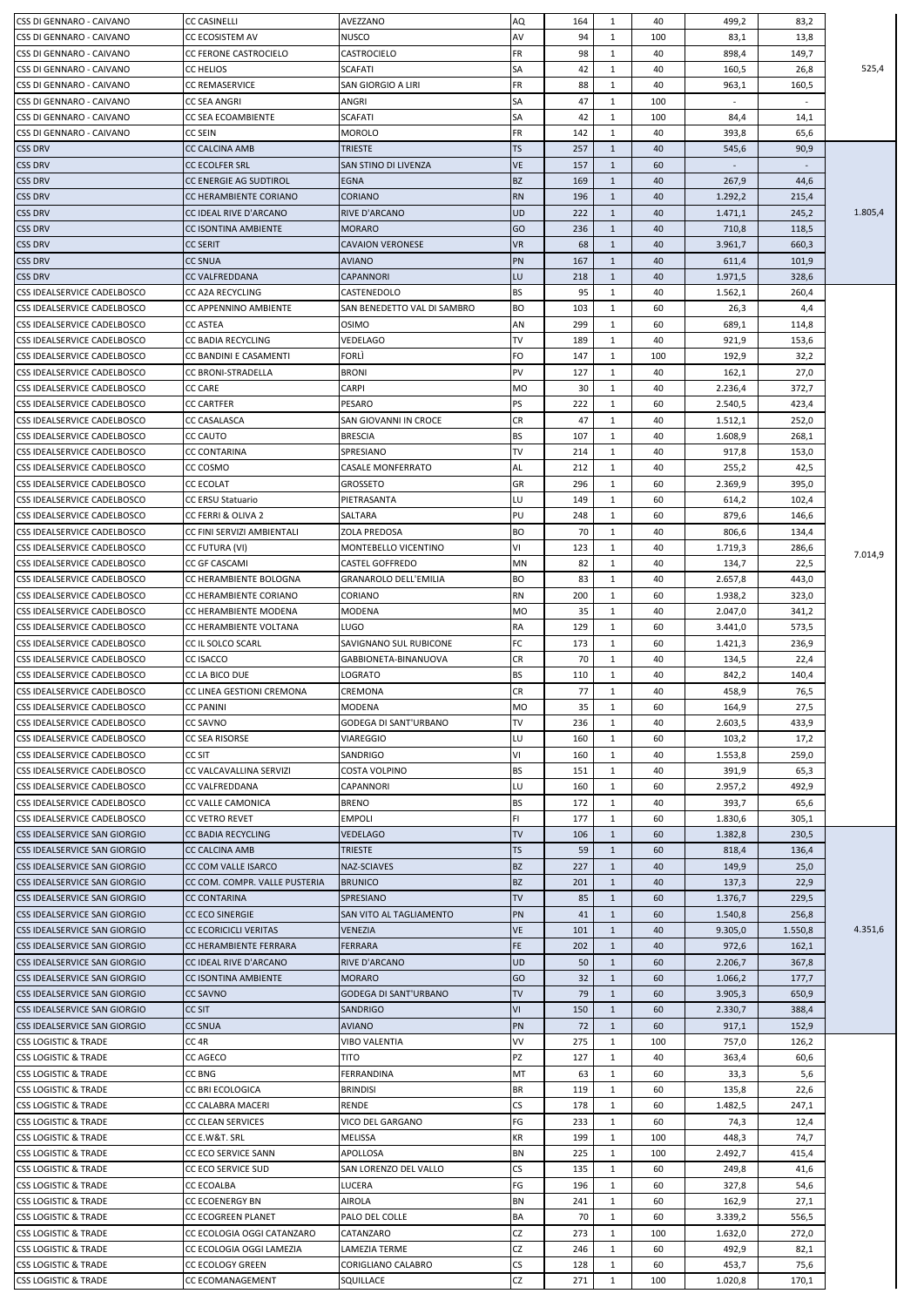| ICSS LOGISTIC & TRADE                          | <b>CC ECOROSS</b>                                   | ROSSANO                                        | CS              | 138        | 1                            | 100       | 982,8          | 163,8        |         |
|------------------------------------------------|-----------------------------------------------------|------------------------------------------------|-----------------|------------|------------------------------|-----------|----------------|--------------|---------|
| <b>CSS LOGISTIC &amp; TRADE</b>                | CC ECOSAN                                           | <b>FEROLETO ANTICO</b>                         | CZ              | 255        | $\mathbf{1}$                 | 100       | 234,9          | 39,2         |         |
| ICSS LOGISTIC & TRADE                          | <b>CC ECOSISTEM 2</b>                               | LAMEZIA TERME                                  | <b>CZ</b>       | 246        | $\mathbf{1}$                 | 60        | 662,9          | 110,5        |         |
| ICSS LOGISTIC & TRADE                          | CC ENERGIA PULITA                                   | TERMOLI                                        | CB              | 264        | 1                            | 60        | 194,8          | 32,5         |         |
| <b>CSS LOGISTIC &amp; TRADE</b>                | <b>CC ERA GROUP</b>                                 | ANDRIA                                         | <b>BT</b>       | 100        | 1                            | 40        | 335,8          | 56,0         |         |
| <b>CSS LOGISTIC &amp; TRADE</b>                | CC GB COSTRUZIONI                                   | CROSIA                                         | <b>CS</b>       | 150        | 1                            | 100       | 211,0          | 35,2         |         |
| <b>CSS LOGISTIC &amp; TRADE</b>                | <b>CC GIALPLAST</b>                                 | TAVIANO                                        | LE.             | 172        | $\mathbf{1}$                 | 60        | 1.090,3        | 181,7        |         |
| <b>CSS LOGISTIC &amp; TRADE</b>                | CC GISA                                             | <b>MELFI</b>                                   | PZ              | 137        | $\mathbf{1}$                 | 60        | 184,6          | 30,8         | 5.010,8 |
| <b>CSS LOGISTIC &amp; TRADE</b>                | CC GIULIANI                                         | MONTAGANO                                      | CB              | 273        | 1                            | 60        | 250,3          | 41,7         |         |
| ICSS LOGISTIC & TRADE                          | CC HELIOS                                           | <b>SCAFATI</b>                                 | <b>SA</b>       | 245        | 1                            | 60        | 240,8          | 40,1         |         |
| ICSS LOGISTIC & TRADE                          | CC LA CARPIA DOMENICO                               | FERRANDINA                                     | MT              | 63         | 1                            | 40        | 287,1          | 47,8         |         |
| <b>CSS LOGISTIC &amp; TRADE</b>                | CC LA RECUPERO MACERO                               | <b>BARLETTA</b>                                | <b>BA</b>       | 111        | 1                            | 40        | 276,8          | 46,1         |         |
| <b>CSS LOGISTIC &amp; TRADE</b>                | CC LAVORGNA                                         | SAN LORENZELLO                                 | <b>BN</b>       | 250        | 1                            | 40        | 463,1          | 77,2         |         |
| <b>CSS LOGISTIC &amp; TRADE</b>                | CC MATTEO SPAGNUOLO                                 | <b>MANFREDONIA</b>                             | FG              | 173        | $\mathbf{1}$                 | 60        | 496,1          | 82,7         |         |
| <b>CSS LOGISTIC &amp; TRADE</b>                | CC MIA MULTISERVIZI                                 | SANTA DOMENICA TALAO                           | CS              | 185        | $\mathbf{1}$                 | 100       | 434,7          | 72,5         |         |
| <b>CSS LOGISTIC &amp; TRADE</b>                | CC MONTECO SITCentro Pubblico di                    | <b>FRANCAVILLA FONTANA</b>                     | <b>BR</b>       | 84         | $\mathbf{1}$                 | 60        | 257,3          | 42,9         |         |
| <b>CSS LOGISTIC &amp; TRADE</b>                | عممنعجع تزعماه<br><b>CC PATERLEGNO</b>              | <b>PATERNO</b>                                 | PZ              | 141        | 1                            | 100       | 47,3           | 7,9          |         |
| <b>CSS LOGISTIC &amp; TRADE</b>                |                                                     | <b>MURO LUCANO</b>                             | PZ              |            |                              |           |                |              |         |
| <b>CSS LOGISTIC &amp; TRADE</b>                | CC PELLICANO VERDE<br><b>CC RECSEL</b>              |                                                | <b>TA</b>       | 157        | 1                            | 40        | 16,4           | 2,7          |         |
|                                                | CC RICICLA SRL TORREMAGGIORE                        | TARANTO                                        | FG              | 55         | 1                            | 40        | 1.289,7        | 214,9        |         |
| <b>CSS LOGISTIC &amp; TRADE</b>                |                                                     | TORREMAGGIORE                                  |                 | 217        | $\mathbf{1}$                 | 60        | 284,2          | 47,4         |         |
| <b>CSS LOGISTIC &amp; TRADE</b>                | <b>CC RICICLORO</b>                                 | ROCCA SAN FELICE                               | AV              | 189        | 1                            | 60        | 78,3           | 13,0         |         |
| ICSS LOGISTIC & TRADE                          | <b>CC ROCCA</b>                                     | SAN MAURO MARCHESATO                           | KR              | 237        | $\mathbf{1}$                 | 100       | 514,0          | 85,7         |         |
| <b>CSS LOGISTIC &amp; TRADE</b>                | CC SALVAGUARDIA AM                                  | CROTONE                                        | <b>KR</b>       | 221        | 1                            | 100       | 17,3           | 2,9          |         |
| <b>CSS LOGISTIC &amp; TRADE</b>                | CC SEA SRL KR                                       | CROTONE                                        | KR              | 221        | $\mathbf{1}$                 | 100       | 639,1          | 106,5        |         |
| <b>CSS LOGISTIC &amp; TRADE</b>                | CC SERVIZI ECOLOGICI                                | TARSIA                                         | <b>CS</b>       | 140        | 1                            | 100       | 1.404,6        | 234,1        |         |
| <b>CSS LOGISTIC &amp; TRADE</b>                | <b>CC SIMA</b>                                      | SAN PAOLO DI CIVITATE                          | FG              | 222        | $\mathbf{1}$                 | 60        | 285,8          | 47,6         |         |
| ICSS LOGISTIC & TRADE                          | CC STELLA DEL SUD                                   | SAN NICOLA DA CRISSA                           | VV              | 278        | $\mathbf{1}$                 | 100       | 585,2          | 97,5         |         |
| <b>CSS LOGISTIC &amp; TRADE</b>                | CC SUD GAS                                          | CAMPI SALENTINA                                | LE.             | 134        | 1                            | 60        | 2.740,3        | 456,7        |         |
| <b>CSS LOGISTIC &amp; TRADE</b>                | <b>CC TEKNO SERVICE</b>                             | TERMOLI                                        | <b>CB</b>       | 264        | $\mathbf{1}$                 | 100       | 16,7           | 2,8          |         |
| <b>CSS LOGISTIC &amp; TRADE</b>                | CC TEOREMA 2                                        | CAPURSO                                        | <b>BA</b>       | 69         | 1                            | 40        | 1.821,1        | 303,5        |         |
| <b>CSS LOGISTIC &amp; TRADE</b>                | CC WEST MOLISE                                      | TERMOLI                                        | CB              | 264        | 1                            | 60        | 255,5          | 42,6         |         |
| <b>CSS MASOTINA</b>                            | <b>CC ACSR</b>                                      | <b>BORGO SAN DALMAZZO</b>                      | <b>CN</b>       | 221        | $\mathbf{1}$                 | 60        | 1.279,1        | 213,2        |         |
| <b>CSS MASOTINA</b>                            | CC AMA (ex Acem)                                    | <b>MAGLIANO ALPI</b>                           | <b>CN</b>       | 183        | $\mathbf{1}$                 | 40        | 1.183,3        | 197,2        |         |
| <b>CSS MASOTINA</b>                            | <b>CC AMIU GENOVA</b>                               | <b>GENOVA</b>                                  | <b>GE</b>       | 141        | $\mathbf{1}$                 | 40        | 1.115,0        | 185,8        |         |
| <b>CSS MASOTINA</b>                            | <b>CC BENASSI</b>                                   | <b>GUARENE</b>                                 | <b>CN</b>       | 142        | $\mathbf{1}$                 | 60        | 1.294,2        | 215,7        |         |
| <b>CSS MASOTINA</b>                            | <b>CC ERSU Statuario</b>                            | PIETRASANTA                                    | LU              | 256        | $\mathbf{1}$                 | 40        | 409,5          | 68,2         |         |
| <b>CSS MASOTINA</b>                            | CC FG CAIRO MONTENOTTE                              | CAIRO MONTENOTTE                               | <b>SV</b>       | 171        | $\mathbf{1}$                 | 40        | 2.189,4        | 364,9        |         |
| <b>CSS MASOTINA</b>                            | <b>CC GAIA</b>                                      | <b>ASTI</b>                                    | AT              | 115        | $\mathbf{1}$                 | 40        | 2.620,7        | 436,8        |         |
| <b>CSS MASOTINA</b>                            | CC GENOVA MACERI                                    | SERRAVALLE SCRIVIA                             | AL              | 91         | $\mathbf{1}$                 | 60        | 32,1           | 5,3          | 3.118,4 |
| <b>CSS MASOTINA</b>                            | CC HERAMBIENTE VOLTANA                              | <b>LUGO</b>                                    | <b>RA</b>       | 274        | $\mathbf{1}$                 | 40        | 2.294,0        | 382,3        |         |
| <b>CSS MASOTINA</b>                            | <b>CC REVETRO CARASCO</b>                           | CARASCO                                        | <b>GE</b>       | 175        | $\mathbf{1}$                 | 60        | 811,5          | 135,2        |         |
|                                                |                                                     |                                                |                 |            |                              |           |                |              |         |
| <b>CSS MASOTINA</b>                            | <b>CC RIVIERA RECUPERI</b>                          | SANREMO                                        | <b>IM</b>       | 268        | $\mathbf{1}$                 | 60        | 782,5          | 130,4        |         |
| <b>CSS MASOTINA</b>                            | <b>CC SECAM</b>                                     | <b>CEDRASCO</b>                                | <b>SO</b>       | 146        | $\mathbf{1}$                 | 40        | 496,5          | 82,8         |         |
| <b>CSS MASOTINA</b>                            | CC SKM                                              | <b>NOVARA</b>                                  | <b>NO</b>       | 45         | 1                            | 40        | 1.254,1        | 209,0        |         |
| <b>CSS MASOTINA</b>                            | CC SPECCHIA SERVICES                                | <b>ARCOLA</b>                                  | <b>SP</b>       | 224        | $\mathbf{1}$                 | 60        | 2.271,7        | 378,6        |         |
| <b>CSS MASOTINA</b>                            | CC VESCOVO                                          | PALAZZOLO VERCELLESE                           | <b>VC</b>       | 88         | $\mathbf{1}$                 | 40        | 676,7          | 112,8        |         |
| <b>CSS MATTUCCI SRL</b>                        | CC BALDACCI RECUPERI                                | RIANO                                          | <b>RM</b>       | 45         | $\mathbf{1}$                 | 60        | 557,1          | 92,9         |         |
| <b>CSS MATTUCCI SRL</b>                        | CC CONSORZIO PELLICANO                              | <b>TARQUINIA</b>                               | VT              | 74         | 1                            | 100       | 1.373,9        | 229,0        |         |
| <b>CSS MATTUCCI SRL</b>                        | CC ECO ELPIDIENSE                                   | PORTO SANT'ELPIDIO                             | AP              | 203        | 1                            | 60        | 916,9          | 152,8        |         |
| <b>CSS MATTUCCI SRL</b>                        | <b>CC ELCE</b>                                      | ACQUAPENDENTE                                  | VT              | 84         | $\mathbf{1}$                 | 60        | 3.266,9        | 544,5        |         |
| <b>CSS MATTUCCI SRL</b>                        | CC FERROCART                                        | TERNI                                          | <b>TR</b>       | 47         | $\mathbf{1}$                 | 60        | 2.508,2        | 418,0        |         |
| <b>CSS MATTUCCI SRL</b>                        | CC GESENU                                           | PERUGIA                                        | PG              | 111        | $\mathbf{1}$                 | 60        | 1.109,0        | 184,8        | 2.702,7 |
| <b>CSS MATTUCCI SRL</b>                        | CC GRAZIANI RECUPERI                                | PANICALE                                       | PG              | 121        | $\mathbf{1}$                 | 60        | 571,3          | 95,2         |         |
| <b>CSS MATTUCCI SRL</b>                        | <b>CC REFECTA SRL</b>                               | CISTERNA DI LATINA                             | LT              | 129        | 1                            | 60        | 3.277,0        | 546,2        |         |
| <b>CSS MATTUCCI SRL</b>                        | <b>CC SABELLICO</b>                                 | CEPRANO                                        | <b>FR</b>       | 157        | $\mathbf{1}$                 | 60        | 1.744,0        | 290,7        |         |
| <b>CSS MATTUCCI SRL</b>                        | CC SPALLONI ECOSISTEMA                              | CANNARA                                        | PG              | 100        | 1                            | 60        | 306,3          | 51,0         |         |
| <b>CSS MATTUCCI SRL</b>                        | CC TERENZI SRL                                      | <b>CASTEL RITALDI</b>                          | PG              | 86         | $\mathbf{1}$                 | 60        | 585,4          | 97,6         |         |
| <b>CSS METALFERRO</b>                          | CC AM CONSORZIO SOCIALE                             | <b>PINETO</b>                                  | TE.             | 31         | 1                            | 40        | 618,1          | 103,0        |         |
| <b>CSS METALFERRO</b>                          | CC AMA ROCCA CENCIA                                 | <b>ROMA</b>                                    | <b>RM</b>       | 182        | $\mathbf{1}$                 | 100       | 1.050,0        | 175,0        |         |
| <b>CSS METALFERRO</b>                          | <b>CC ASTRA ECOLOGICA</b>                           | <b>ALVITO</b>                                  | <b>FR</b>       | 173        | $\mathbf{1}$                 | 40        | 157,0          | 26,2         |         |
| <b>CSS METALFERRO</b>                          | CC BALDACCI RECUPERI                                | <b>RIANO</b>                                   | <b>RM</b>       | 188        | 1                            | 40        | 371,4          | 61,9         |         |
|                                                |                                                     |                                                |                 |            | $\mathbf{1}$                 | 60        |                |              |         |
| <b>CSS METALFERRO</b>                          | <b>CC CASINELLI</b><br>CC CENTRO RICICLO COLLEFERRO | <b>AVEZZANO</b><br><b>COLLEFERRO</b>           | <b>AQ</b>       | 119<br>193 | $\mathbf{1}$                 | 100       | 748,7          | 124,8        |         |
| <b>CSS METALFERRO</b><br><b>CSS METALFERRO</b> |                                                     | <b>CUPELLO</b>                                 | <b>RM</b>       | 121        | $\mathbf{1}$                 | 100       | 2.095,7        | 349,3        |         |
|                                                | <b>CC CIVETA</b>                                    |                                                | <b>CH</b>       |            |                              |           | 157,9          | 26,3         |         |
| <b>CSS METALFERRO</b>                          | CC COSMARI<br><b>CC ECOASPA</b>                     | TOLENTINO                                      | <b>MC</b>       | 116        | $\mathbf{1}$                 | 40        | 1.654,6        | 275,8        |         |
| <b>CSS METALFERRO</b>                          |                                                     | L'AQUILA<br><b>LANCIANO</b>                    | <b>AQ</b>       | 68         | $\mathbf{1}$<br>$\mathbf{1}$ | 100<br>40 | 647,8          | 108,0        |         |
| <b>CSS METALFERRO</b>                          | <b>CC ECOLAN</b>                                    |                                                | <b>CH</b>       | 96         |                              |           | 427,8          | 71,3         |         |
| <b>CSS METALFERRO</b>                          | <b>CC ECOTEC</b>                                    | <b>ORTONA</b>                                  | <b>CH</b>       | 77         | $\mathbf{1}$                 | 100       | 5.166,7        | 861,1        |         |
| <b>CSS METALFERRO</b>                          | <b>CC FATONE</b>                                    | LATINA                                         | LT.             | 251        | $\mathbf{1}$                 | 40        | 515,0          | 85,8         | 3.164,4 |
| <b>CSS METALFERRO</b>                          | CC GEA-AQ                                           | SAN VINCENZO VALLE ROVETO                      | AQ              | 148        | $\mathbf{1}$                 | 40        | 735,2          | 122,5        |         |
| <b>CSS METALFERRO</b>                          | CC GIULIANI                                         | <b>MONTAGANO</b>                               | ${\sf CB}$      | 211        | $\mathbf{1}$                 | 40        | 166,8          | 27,8         |         |
| <b>CSS METALFERRO</b>                          | <b>CC INNOCENTI</b>                                 | <b>TIVOLI</b>                                  | <b>RM</b>       | 153        | $\mathbf{1}$                 | 100       | 128,0          | 21,3         |         |
| <b>CSS METALFERRO</b>                          | <b>CC PAVIND</b>                                    | <b>SULMONA</b>                                 | <b>AQ</b>       | 118        | $\mathbf{1}$                 | 100       | 230,8          | 38,5         |         |
| <b>CSS METALFERRO</b>                          | <b>CC PICENAMBIENTE</b>                             | <b>SPINETOLI</b>                               | AP              | 38         | $\mathbf{1}$                 | 40        | 1.012,6        | 168,8        |         |
| <b>CSS METALFERRO</b>                          | <b>CC PORCARELLI</b>                                | <b>CIVITAVECCHIA</b>                           | <b>RM</b>       | 261        | $\mathbf{1}$                 | 100       | 489,5          | 81,6         |         |
| <b>CSS METALFERRO</b>                          | <b>CC PUGLIA RECUPERO</b>                           | <b>FOGGIA</b>                                  | FG              | 233        | $\mathbf{1}$                 | 40        | 212,0          | 35,3         |         |
| <b>CSS METALFERRO</b>                          | <b>CC REBIBBIA</b>                                  | <b>ROMA</b>                                    | <b>RM</b>       | 182        | $\mathbf{1}$                 | 100       | 21,5           | 3,6          |         |
| <b>CSS METALFERRO</b>                          | <b>CC REMASERVICE</b>                               | <b>SAN GIORGIO A LIRI</b>                      | <b>FR</b>       | 207        | $\mathbf{1}$                 | 60        | 1.444,7        | 240,8        |         |
| <b>CSS METALFERRO</b><br><b>CSS METALFERRO</b> | <b>CC SANECO RECUPERI</b><br><b>CC SAPI</b>         | <b>GUIDONIA MONTECELIO</b><br><b>SAN SALVO</b> | <b>RM</b><br>CH | 170<br>127 | $\mathbf{1}$<br>$\mathbf{1}$ | 100<br>40 | 522,0<br>362,0 | 87,0<br>60,3 |         |